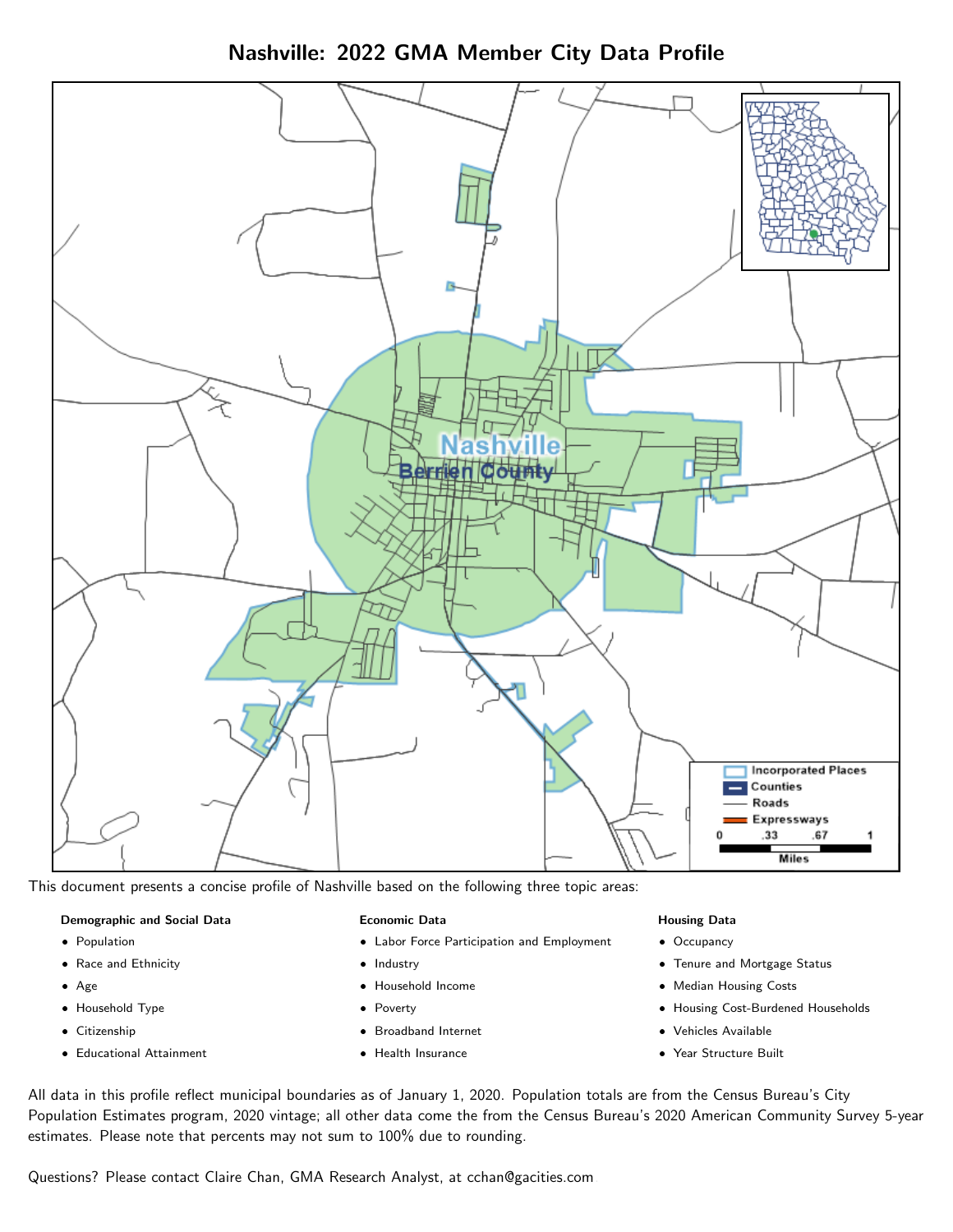# Nashville: Demographic and Social





## **Citizenship**



Source: American Community Survey, 2020 5-year estimates, table B05002 Source: American Community Survey, 2020 5-year estimates, table B15002

## Race and Ethnicity



Source: U.S. Census Bureau, City Population Estimates, 2020 vintage Source: American Community Survey, 2020 5-year estimates, table B03002

# Household Type



Source: American Community Survey, 2020 5-year estimates, table B01001 Source: American Community Survey, 2020 5-year estimates, table B11001

## Educational Attainment



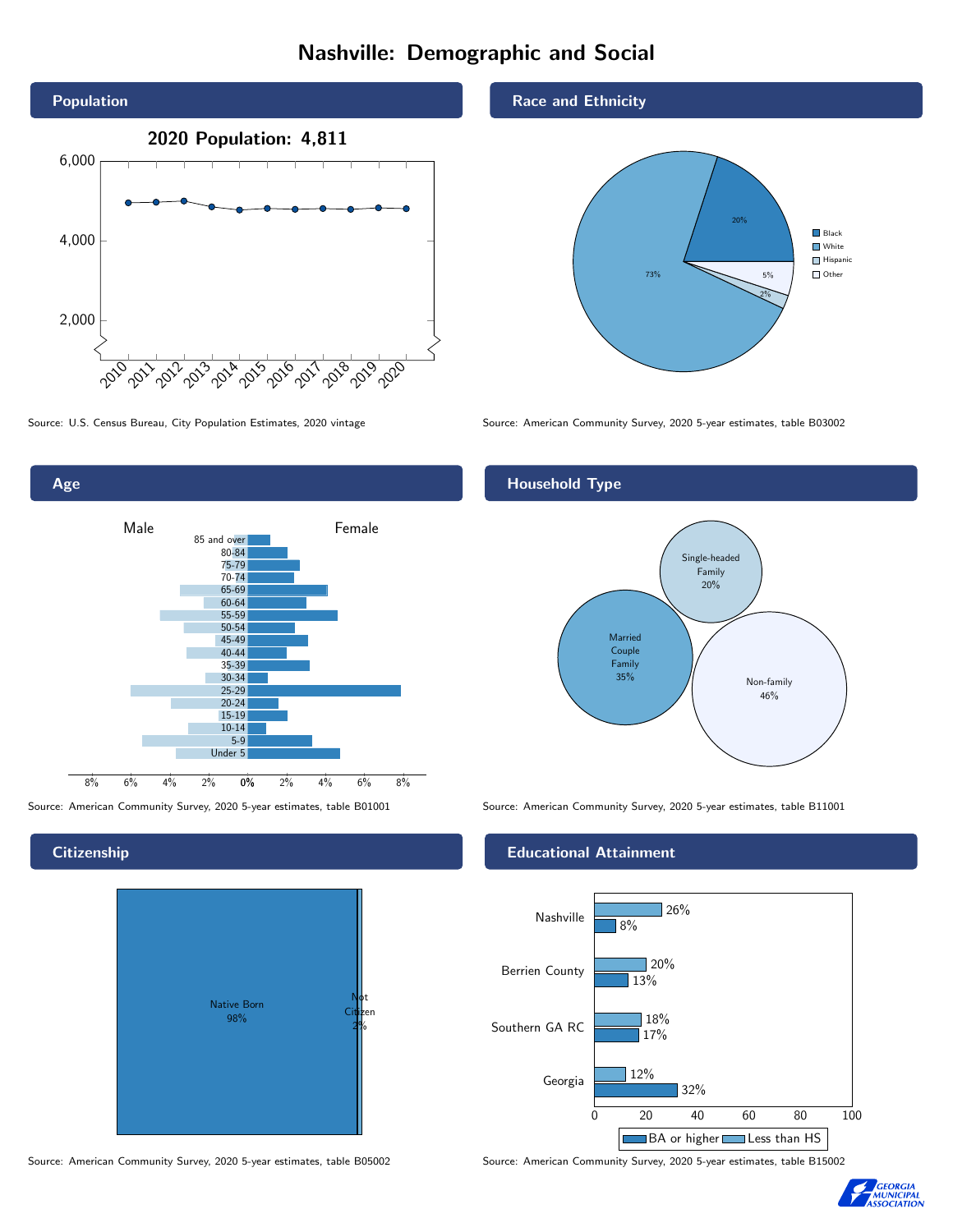# Nashville: Economic



Source: American Community Survey, 2020 5-year estimates, table B23001 Note: Unemployment rate is based upon the civilian labor force.



## Industry

| Agriculture, forestry, fishing and hunting, and mining      | $2\%$ |
|-------------------------------------------------------------|-------|
| Construction                                                | 8%    |
| Manufacturing                                               | 13%   |
| <b>Wholesale Trade</b>                                      | 2%    |
| Retail Trade                                                | 14%   |
| Transportation and warehousing, and utilities               | 3%    |
| Information                                                 | $2\%$ |
| Finance and insurance, real estate, rental, leasing         | $4\%$ |
| Professional, scientific, mgt, administrative, waste mgt    | 10%   |
| Educational services, and health care and social assistance | 22%   |
| Arts, entertainment, recreation, accommodation, food        | 12%   |
| service                                                     |       |
| Other services, except public administration                | 3%    |
| Public administration                                       | 4%    |

Source: American Community Survey, 2020 5-year estimates, table C24030





Source: American Community Survey, 2020 5-year estimates, tables B19013 and B19025 Source: American Community Survey, 2020 5-year estimates, table B17010

\$57,321

\$61,224

\$51,959

\$41,406

Georgia

Southern GA RC

0 50,000 100,000 150,000 200,000 250,000

Mean Median

\$85,691



# **Health Insurance**



Source: American Community Survey, 2020 5-year estimates, table B28002 Source: American Community Survey, 2020 5-year estimates, table B18135